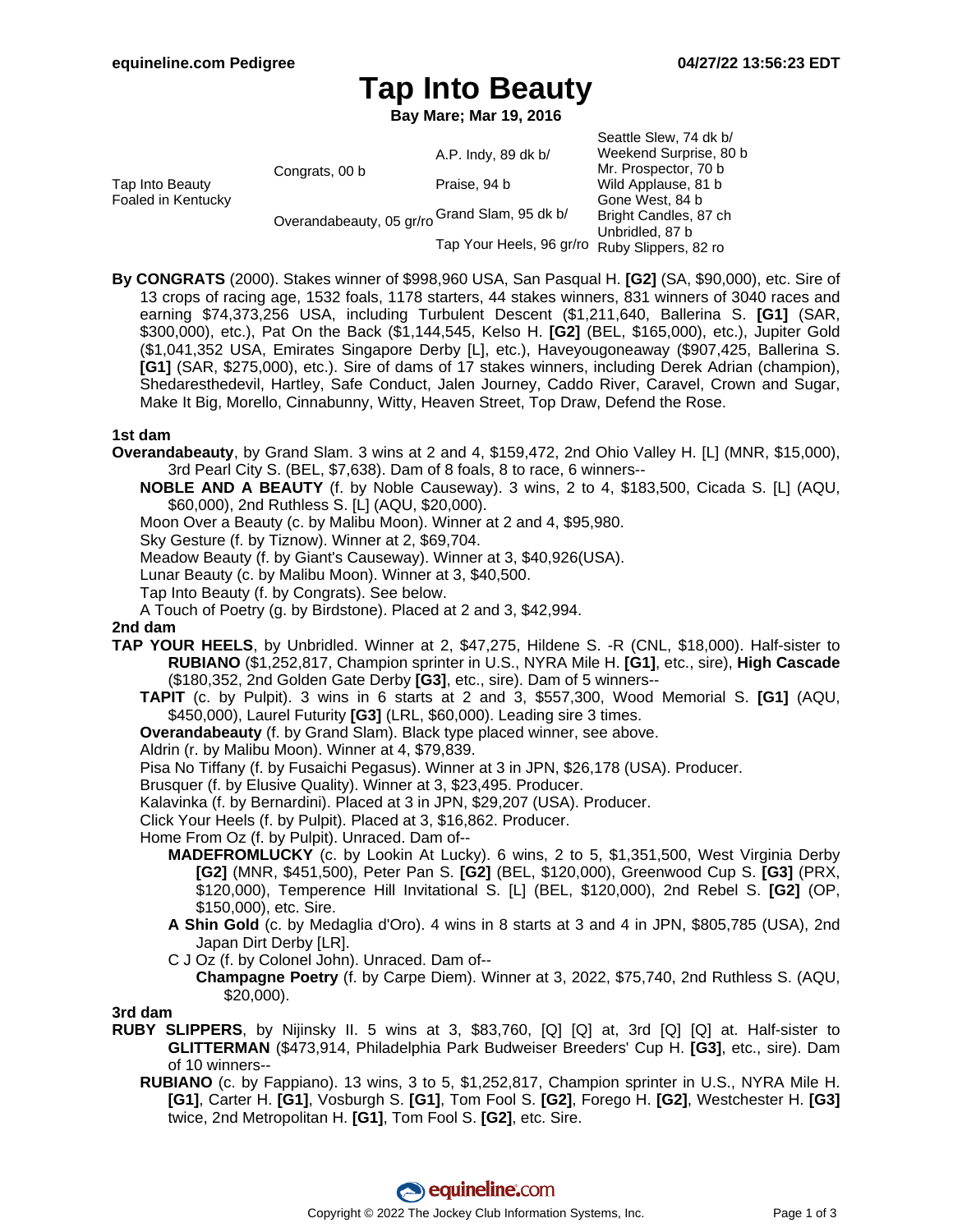## **Tap Into Beauty**

**Bay Mare; Mar 19, 2016**

**TAP YOUR HEELS** (f. by Unbridled). Black type winner, see above.

- **High Cascade** (c. by Woodman). 5 wins, 2 to 5, \$180,352, 2nd Golden Gate Derby **[G3]**, 3rd Rushaway S. [L] (TP, \$10,000). Sire.
- Wichitoz (f. by Affirmed). 2 wins at 3, \$69,862. Dam of--
	- **IN TUNE** (f. by Unbridled's Song). 3 wins in 3 starts at 3, \$229,350, Gulfstream Oaks **[G2]** (GP, \$180,000).
	- **AFFIRMATIF** (c. by Unbridled's Song). 3 wins at 3 and 4, \$187,798, Woodlawn S. (PIM, \$30,000), 2nd Hill Prince S. **[G3]** (BEL, \$21,800), Solomon Northup S. (SAR, \$14,590), 3rd Gilded Time S. (MTH, \$7,200). Sire.
	- **CHITOZ** (c. by Forest Wildcat). 3 wins at 2 and 3, \$160,931, Anderson Fowler S.-ecr, 5 1/2 furlongs in 1:01.85 (MTH, \$36,000), 2nd Kentucky Cup Juvenile S. **[G3]** (TP, \$19,000), Gilded Time S. (MTH, \$12,000). Sire.
- Rubywood (f. by Woodman). 2 wins at 3, \$76,600. Dam of--
	- **Tale of Vienna** (g. by Tale of Ekati). 6 wins, 2 to 6, 2021, \$126,585(USA), 3rd Grey S. **[G3]** (WO, \$13,750(CAN)).
		- **Nijinsky's Song** (c. by Unbridled's Song). Winner at 3, \$55,800, 3rd El Cajon S. [L] (DMR, \$12,000).
		- Me Love (f. by Giant's Causeway). 3 wins at 3 and 4, \$146,540. Dam of--
		- **Blind Trust** (g. by Frac Daddy). Winner at 2 and 3, 2021, \$64,490(USA), 2nd Lake Erie S. -R (FE, \$16,000(CAN)).
		- Unbridled Gem (f. by Unbridled's Song). Unraced. Dam of--
	- **Scat Mommy** (f. by Scat Daddy). Winner at 2, \$44,578, 2nd Honey Ryder S. (GP, \$13,950).
- Hong Kong Jade (f. by Alysheba). Winner at 3, \$16,817. Dam of--
	- **Peninsula** (c. by Meadowlake). Winner at 2 and 3, \$96,908, 3rd Lecomte H. [L] (FG, \$11,000).
	- Hong Kong Silver (f. by Badge of Silver). 2 wins at 3, \$70,487. Dam of--
		- **A G INDY** (f. by Take Charge Indy). 4 wins at 2 and 4, 2021, \$271,922, Senator Ken Maddy S. [L] (DMR, \$120,000).
	- Senate Caucus (f. by Siphon (BRZ)). 3 wins at 3, \$45,035. Dam of--
		- **BOLDOR** (g. by Munnings). 6 wins, 2 to 5, 2021, \$436,452, King Cotton S. [L] (OP, \$90,000), Sam's Town S. (DED, \$36,000), 2nd OBS Sprint S. -R (OTC, \$21,000), 3rd Smarty Jones S. [L] (OP, \$15,000).
		- **Fly E Dubai** (g. by E Dubai). 6 wins, 2 to 6, placed at 7, 2021, \$208,573, 3rd Meadow Stable S. -R (LRL, \$8,250), Punch Line S. -R (LRL, \$6,402).
		- **Avarice** (c. by Not For Love). 6 wins, 3 to 5, \$202,193, 3rd Maryland Million Sprint H. -R (LRL, \$10,110).
		- Scrub Island (f. by Black Tie Affair (IRE)). 3 wins at 3 and 4, \$51,834. Dam of--
			- **=SPREZZATURA (ARG)** (f. by Exchange Rate). 3 wins in 6 starts at 3 in ARG, \$43,600 (USA), Asociacion Cooperativa de Criadores [L].
	- Hong Kong Squall (f. by Summer Squall). Placed at 3 and 4, \$11,421. Dam of--
		- **SUMMER BIRD** (c. by Birdstone). 4 wins at 3, \$2,323,040, Champion 3-year-old colt in U.S., Belmont S. **[G1]** (BEL, \$600,000), Shadwell Travers S. **[G1]** (SAR, \$600,000), Jockey Club Gold Cup S. **[G1]** (BEL, \$450,000), 2nd Haskell Invitational S. **[G1]** (MTH, \$250,000), 3rd Arkansas Derby **[G2]** (OP, \$100,000). Sire.
- I. R. Wood (g. by Woodman). Winner at 5, \$50,600.
- Finest Hour (c. by Forty Niner). Winner at 4, \$31,592. Sire.
- Honors Ridge (g. by Cox's Ridge). Winner at 4, \$30,598.
- Dutch Slipper (c. by Hansel). Winner at 6, \$28,895.
- Secret Red (f. by Secretariat). Placed in 2 starts at 3. Dam of--
	- **DUBLEO** (c. by Southern Halo). 7 wins in 13 starts at 2 and 3, \$422,134, Summer S. **[G2]** (WO, \$166,650(CAN)), Generous S. **[G3]** (HOL, \$60,000), Dave Feldman S. (GP, \$36,000), Continental Mile S. (MTH, \$33,000), Chenery S. (CNL, \$30,000), etc. Sire.
- Private Slipper (f. by Private Account). Unplaced. Dam of--
	- =Tagano Slipper (JPN) (f. by Crafty Prospector). Placed at 3 in JPN, \$10,985 (USA). Dam of--
		- =Tagano Pierce (JPN) (f. by =Dance in the Dark (JPN)). Unraced in Japan. Dam of--
			- **=Tagano Erushiko (JPN)** (c. by =Mayano Top Gun (JPN)). 5 wins, 3 to 7 in JPN, \$1,952,130 (USA), 2nd Kokura Nikkei Open [LR], 3rd Nikkei Shinshun Hai H. **[G2]**, Asahi Challenge Cup **[G3]**, Tanabata Sho **[G3]**, Osaka Jo S. [L], etc.